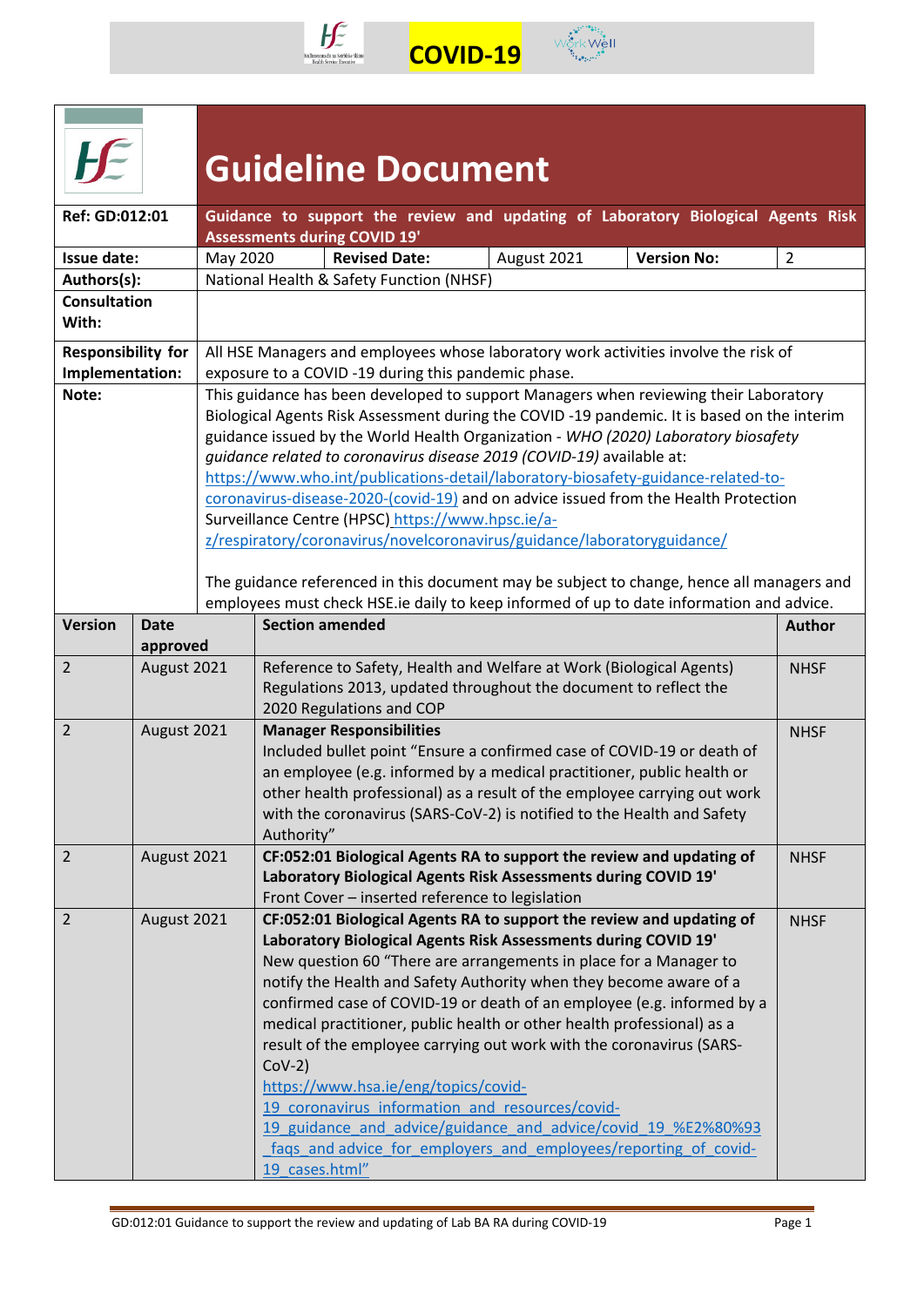



## **Table of Contents**

| 1.0                                                                                                                                         | <b>Introduction</b>               | 3 |  |  |
|---------------------------------------------------------------------------------------------------------------------------------------------|-----------------------------------|---|--|--|
| 2.0                                                                                                                                         | <b>Purpose</b>                    | 3 |  |  |
| 3.0                                                                                                                                         | <b>Scope</b>                      | 3 |  |  |
| 4.0                                                                                                                                         | <b>Roles and Responsibilities</b> | 3 |  |  |
| 5.0                                                                                                                                         | <b>Risk Assessment</b>            | 4 |  |  |
| 6.0                                                                                                                                         | <b>Supporting Information</b>     | 6 |  |  |
| 7.0                                                                                                                                         | <b>References</b>                 | 6 |  |  |
| Appendix I- Health and Safety Risk Assessment Form to support the review<br>And updating of Lab Biological Agents Risk Assessment Form<br>7 |                                   |   |  |  |
|                                                                                                                                             |                                   |   |  |  |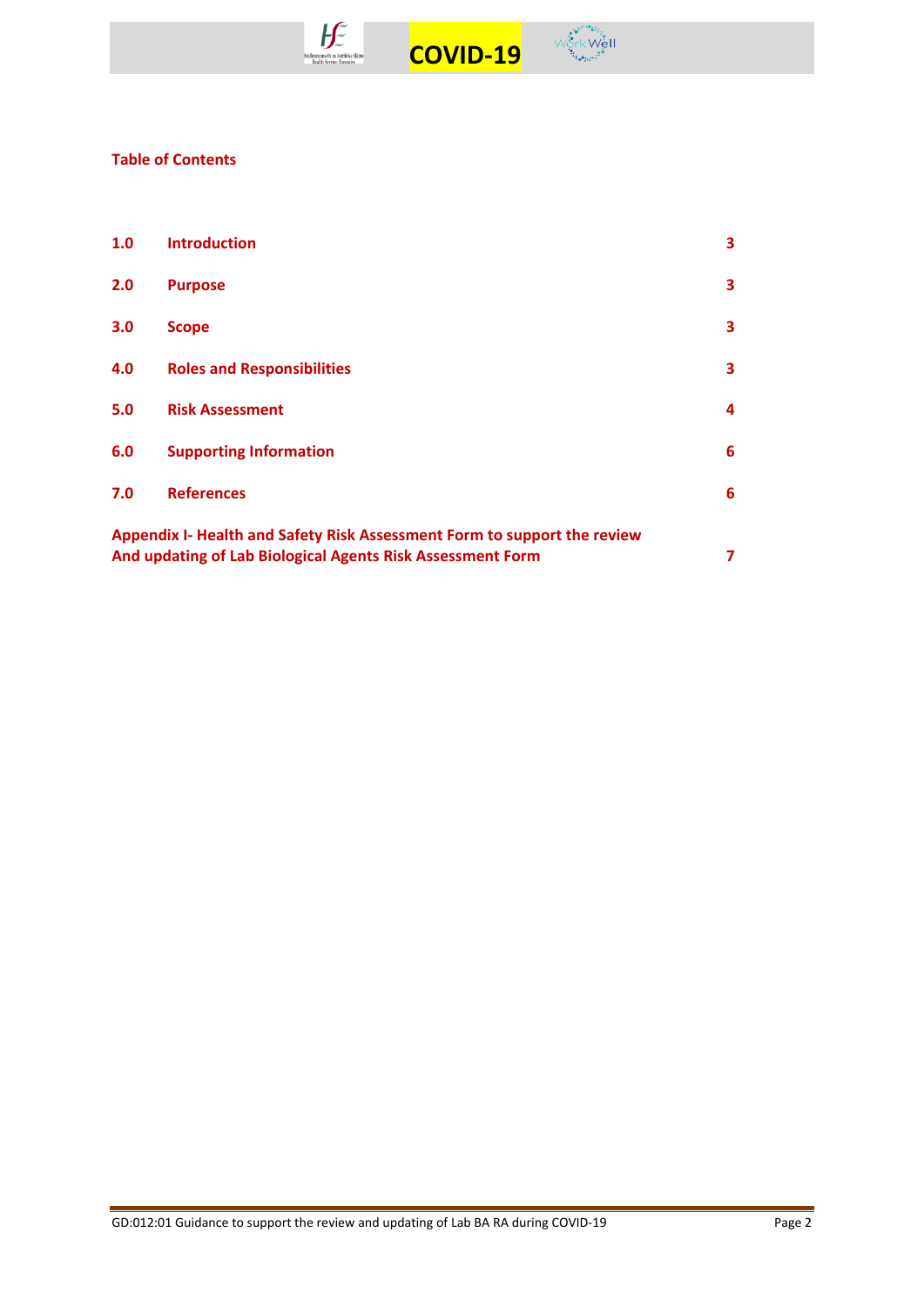



During this phase of COVID-19 pandemic many HSE Laboratories are testing clinical specimens of patients who meet the case definition of Coronavirus COVID-19. COVID-19 has been categorised as a Group 3 Biological Agent.

It is the policy of the HSE to reduce, as far as is reasonably practicable, the risks associated with exposure to COVID-19 and acknowledges that some employees may potentially be exposed through their work activities (e.g. Laboratory personnel) to COVID-19 and are committed to eliminating or reducing the risk of exposure.

## **2.0 Purpose:**

This guideline has been developed to support Laboratory managers and employees in reviewing and updating their Laboratory Biological Agents Risk Assessment during the COVID -19 pandemic.

## **3.0 Scope:**

This guideline applies to all Laboratory managers and employees whose work activities may involve the potential risk of exposure to a COVID-19 during this pandemic phase.

## **4.0 Roles and Responsibilities:**

The Safety, Health and Welfare (Biological Agents) Regulations 2013 and 2020, places specific duties on managers and employees and are detailed in the *HSE Policy on the Management of Biological Agents in the Healthcare Setting* and are not reproduced here. In summary responsibilities are as follows:

#### **Manager Responsibilities:**

- Ensure that all hazards and the risks associated with exposure to COVID-19 are identified and assessed, and appropriate measures are put in place to eliminate, control or minimise the risk
- Ensure the risk assessment is in a written format (Refer to Appendix I)
- Where the results of the risk assessment identifies a risk to safety, health or welfare of employees, ensure relevant health surveillance is made available
- Ensure that employees are provided with appropriate information, instruction, supervision and training
- Ensure the implementation of appropriate responses for possible emergencies e.g. Spill management, management of contaminated employees
- Ensure that incidents involving potential exposure to COVID-19 are reported and managed in accordance with *Interim Guidance for Coronavirus- [Healthcare Worker Management by](https://www.hse.ie/eng/staff/workplace-health-and-wellbeing-unit/covid-19-guidance/)  [Occupational Health](https://www.hse.ie/eng/staff/workplace-health-and-wellbeing-unit/covid-19-guidance/)* and *The [HSE Incident Management Framework](https://www.hse.ie/eng/about/qavd/incident-management/)* and ensure that remedial measures identified through incident reviews are promptly implemented
- Ensure a confirmed case of COVID-19 or death of an employee (e.g. informed by a medical practitioner, public health or other health professional) as a result of the employee carrying out work with the coronavirus (SARS-CoV-2) is notified to the Health and Safety Authority.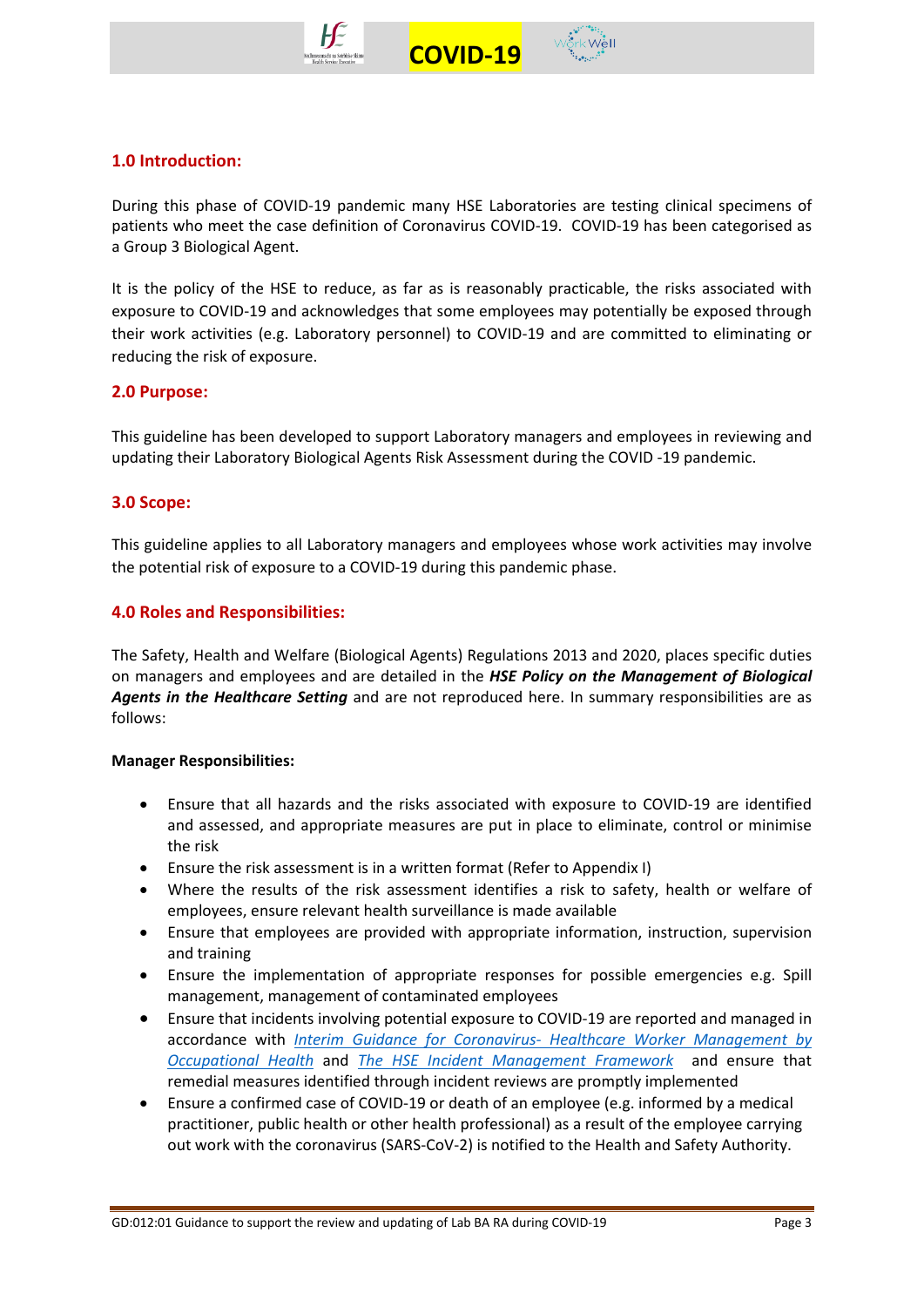



#### **Employee Responsibilities:**

- Adhere to local procedures and safe systems of work and any associated risk assessments and risk controls
- Work in a safe and responsible manner and take reasonable care of their own safety, health and welfare and that of others
- Co-operate with the regular review of risk assessments and control measures
- Not engage in improper conduct or behaviour or place anyone at risk
- Attend training as appropriate
- Use safety equipment or PPE provided, or other items provided for their safety, health and welfare at work
- Report to the Line Manager any defects in equipment or the place of work and any unsafe systems of work
- Report any incident involving exposure or risk of exposure, to, or release of, a biological agent involving or likely to involve a risk to the health or safety of an employee.

#### **5.0 Risk Assessment**

The risk assessment process is broken down into four steps as outlined in Figure 1.



*Figure 1*

**Note: The Risk Assessment Form in Appendix I must be used for the purpose of recording the assessment**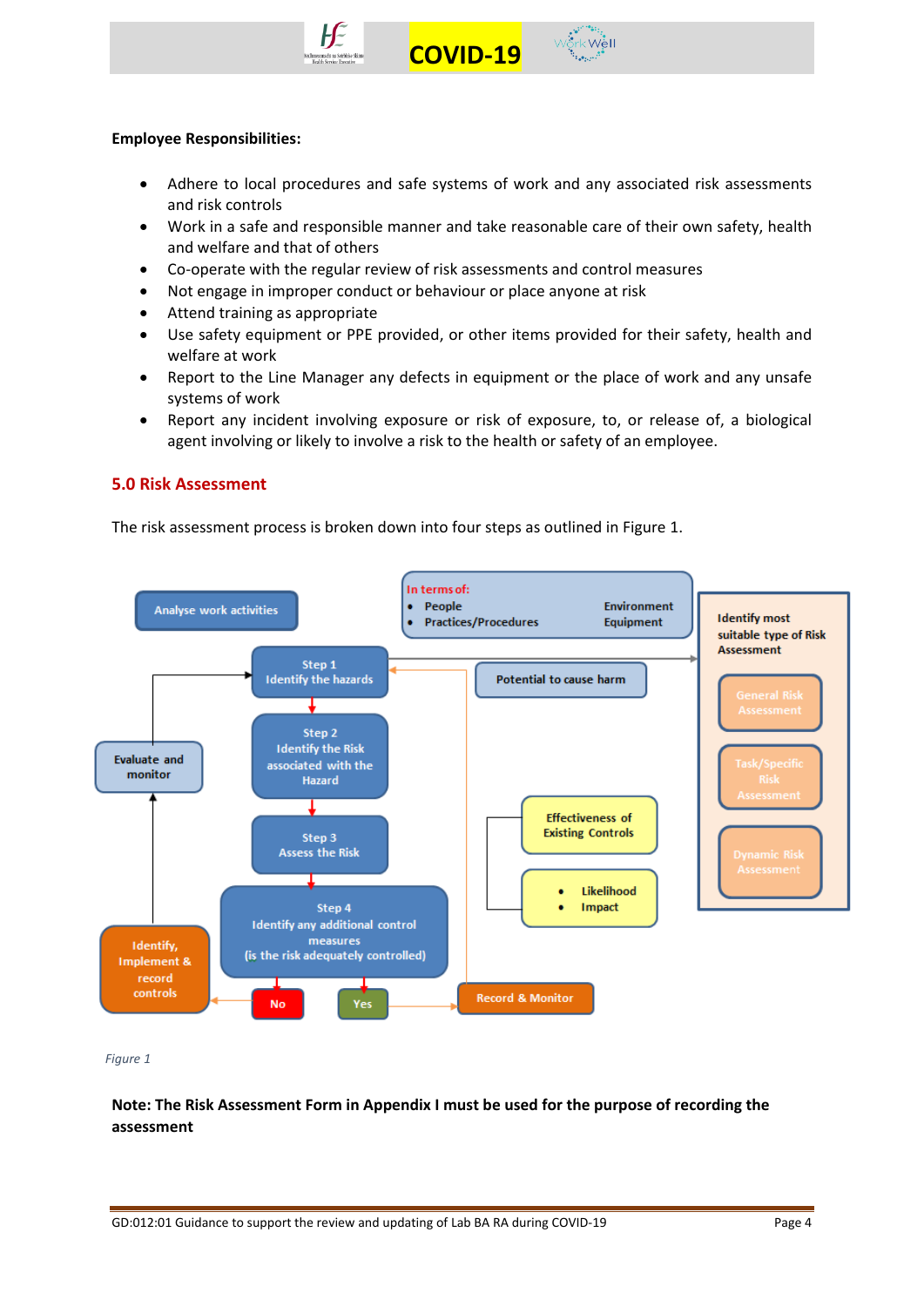



The risk assessment process **for a given task** comprises of the following four steps:

**Step 1 - Identify the Hazard** – Document the laboratory activities that are planned with COVID-19, the length of time of exposure to the infectious agent, the concentration of the virus during exposure, the method and route of exposure, the nature of the manipulations to be performed (formation of aerosols, use of needles, lancets or sharp instruments) etc.

#### **Step 2- Identify the Risks associated with the hazard**.

For the purpose of the assessment:

- o Identify categories of employees who may be exposed
- o Describe the risk associated with the hazard
- o Consider whether existing control measures are adequate.

The *[WHO \(2020\) Laboratory biosafety guidance related to coronavirus disease \(COVID-19\) Interim](https://www.who.int/publications-detail/laboratory-biosafety-guidance-related-to-coronavirus-disease-2019-(covid-19))  [guidance](https://www.who.int/publications-detail/laboratory-biosafety-guidance-related-to-coronavirus-disease-2019-(covid-19))* highlights the following laboratory biosafety measures:

- $\circ$  All procedures must be performed based on risk assessment and only by personnel with demonstrated capability, in strict observance of any relevant protocols at all times.
- $\circ$  Initial processing (before inactivation) of all specimens should take place in a validated biological safety cabinet (BSC) or primary containment device.
- o Non-propagative diagnostic laboratory work (for example, sequencing, nucleic acid amplification test [NAAT]) should be conducted at a facility using procedures equivalent to Biosafety Level 2 (BSL-2).
- o Propagative work (for example, virus culture, isolation or neutralization assays) should be conducted at a containment laboratory with inward directional airflow (BSL-3).
- $\circ$  Appropriate disinfectants with proven activity against enveloped viruses should be used (for example, hypochlorite [bleach], alcohol, hydrogen peroxide, quaternary ammonium compounds, and phenolic compounds).
- o Patient specimens from suspected or confirmed cases should be transported as UN3373, "Biological Substance Category B". Viral cultures or isolates should be transported as Category A, UN2814, "infectious substance, affecting humans".

The Core requirements as per WHO (2020) Laboratory biosafety guidance related to coronavirus disease (COVID-19) have been integrated into the risk assessment process to assist in identifying both the existing control measures in place (tick YES) and any additional controls required (tick NO).

*Note: Control programmes must accord with the prevention and risk reduction measures contained in [Schedule 2, 3, 4 and 5 of the Safety, Health and Welfare at Work \(Biological Agents\) Regulations](https://www.hsa.ie/eng/topics/biological_agents/legislation_and_code_of_practice/)  2013 [and 2020,](https://www.hsa.ie/eng/topics/biological_agents/legislation_and_code_of_practice/) and schedules [2, and 4 of the Code of Practice for the Safety, Health and Welfare at](https://www.hsa.ie/eng/topics/biological_agents/legislation_and_code_of_practice/)  [Work \(Biological Agents\) Regulations 2020](https://www.hsa.ie/eng/topics/biological_agents/legislation_and_code_of_practice/)*.

**Step 3 - Assess (i.e. Rate) the risks** (Refer to HSE Risk Assessment Tool) <https://www.hse.ie/eng/about/qavd/riskmanagement/risk-assessment-tool.pdf>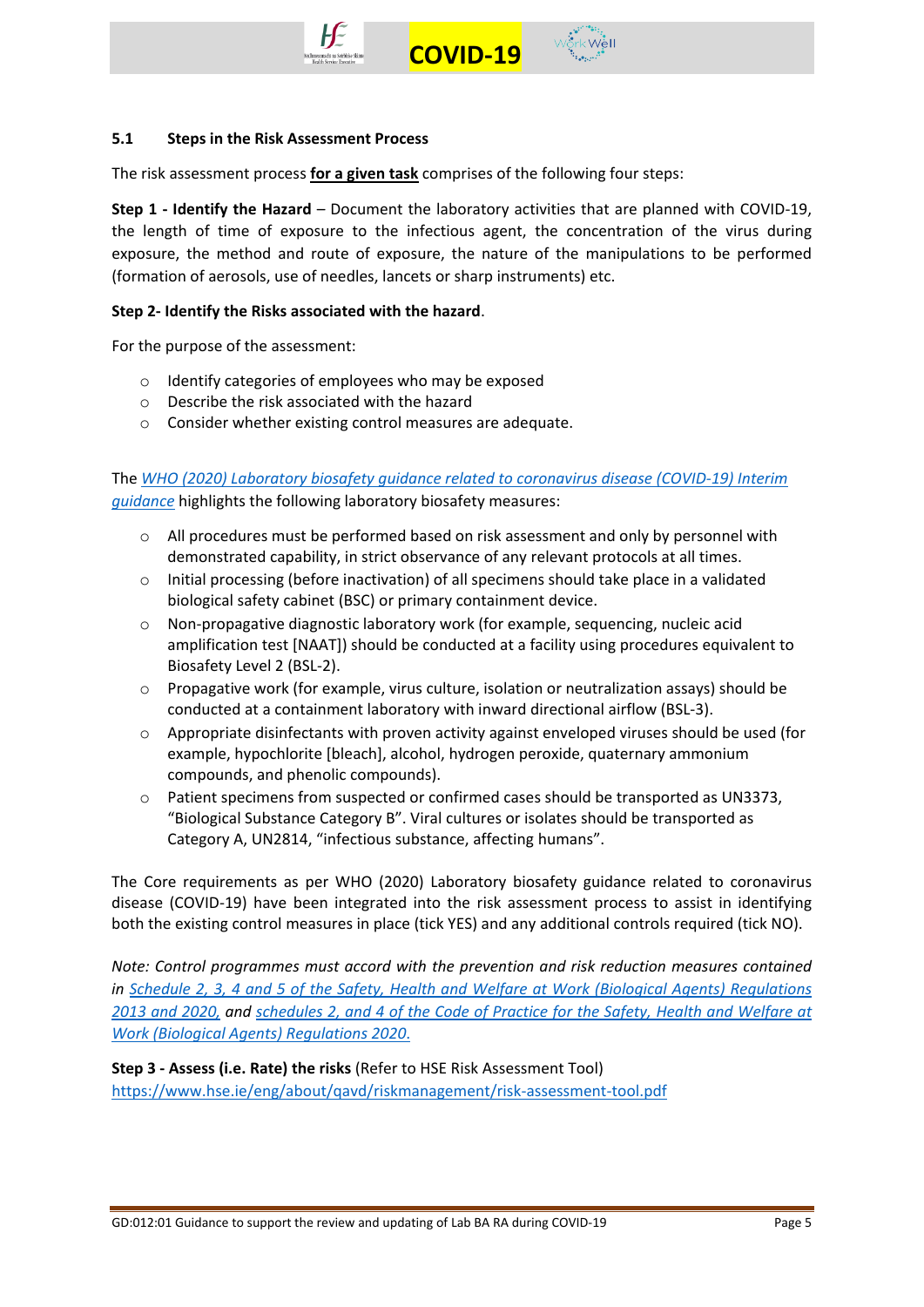



**Step 4 - Identify any additional control measures (if any) required** (i.e. evaluate and treat the risks)

Where additional control measures are identified these should be documented on the Biological Agents Risk Assessment Form, assigned an 'action owner' and 'due date' for completion.

(See Appendix 1 Laboratory Biological Agents Risk Assessments during COVID 19)

## **6.0 Supporting Information**

- HSE Policy on the Management of Biological Agents in the Healthcare Sector
- Safety, Health and Welfare at Work (Biological Agents) Regulations, 2013 and 2020
- CF:004:02 Guidance on Completion of Biological Agents Risk Assessment form

For further health and safety advice or support during the COVID-19 pandemic, please contact the HSE health and safety helpdesk by visiting [https://healthservice.hse.ie/staff/benefits](https://healthservice.hse.ie/staff/benefits-services/health-and-safety/health-and-safety-helpdesk.html)[services/health-and-safety/health-and-safety-helpdesk.html](https://healthservice.hse.ie/staff/benefits-services/health-and-safety/health-and-safety-helpdesk.html) or alternatively phone 1850 420 420

## **7.0 References**

- WHO (2020) Laboratory biosafety guidance related to coronavirus disease (COVID-19)
- HPSC/HSE (2021) Biosafety guidance for diagnostic laboratories handling specimens from individuals with possible or confirmed infection with Severe Acute Respiratory Syndrome Coronavirus 2 (SARS-CoV-2) Version 1.1 06.01.2021
- Herman, P., Verlinden, Y., Breyer, D., Van Cleemput E., Brochier, B., Sneyers, M., Snacker, R., Hermans, P., Kerkhofs, P., Liesnard, C., Rombaut, B., Van Ranst, M., Van der Groen, G., Goubau, P., and Moens, W., (2004) Biosafety Risk Assessment of the Severe Acute Respiratory Syndrome (SARS) Coronavirus and Containment Measures for the Diagnostic and Research Laboratories
- Interim Guidance for Coronavirus Healthcare Worker Management by Occupational Health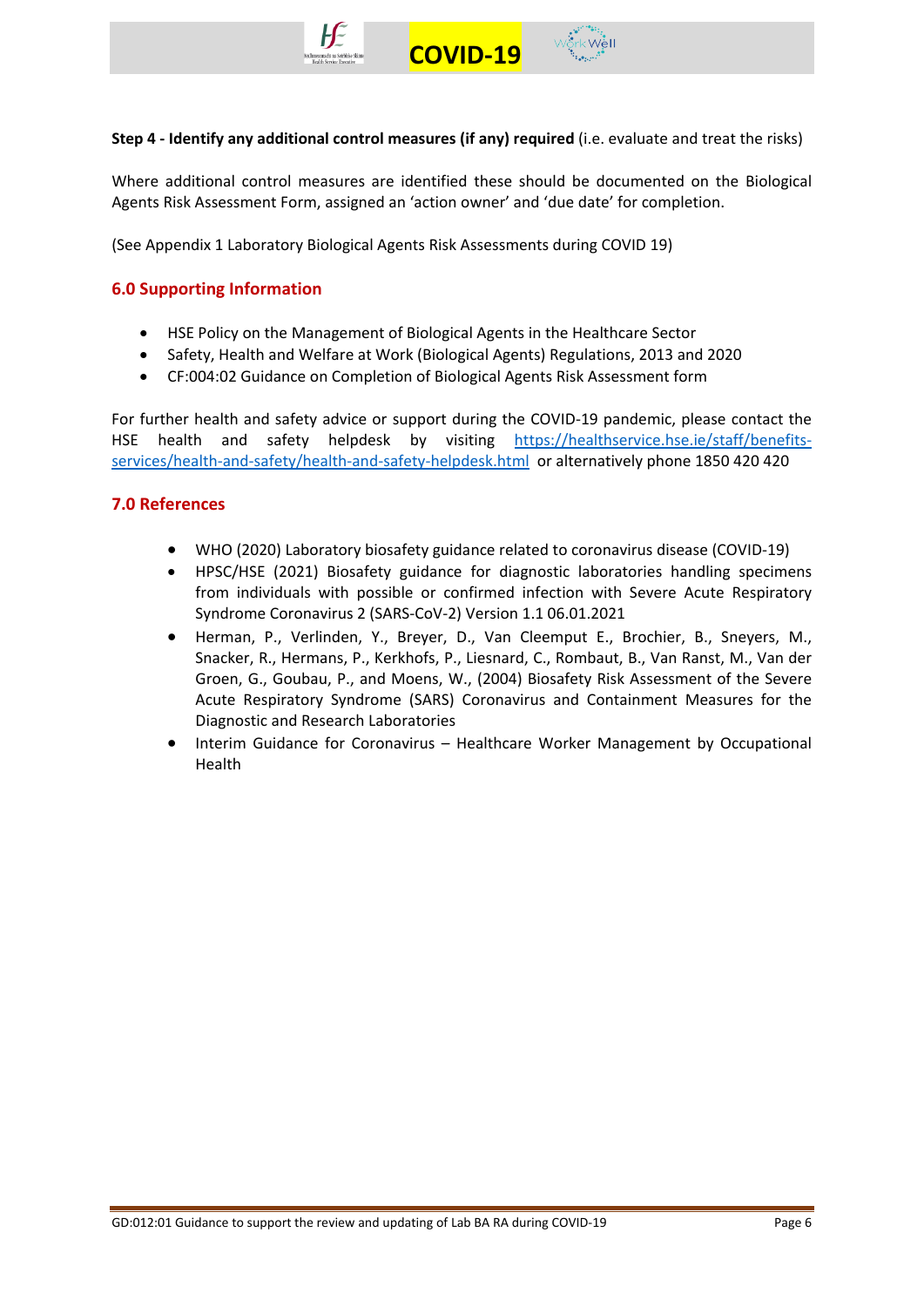



# **Appendix I**

| <b>Health &amp; Safety Risk Assessment</b><br>Form                                                                               |                                                                                          |          |                        |                      |                   |                                                          |                                                                                                                                       |                |               |
|----------------------------------------------------------------------------------------------------------------------------------|------------------------------------------------------------------------------------------|----------|------------------------|----------------------|-------------------|----------------------------------------------------------|---------------------------------------------------------------------------------------------------------------------------------------|----------------|---------------|
| To support the review and updating of Laboratory Biological Agents Risk<br>Ref: CF:052:01<br><b>Assessments during COVID 19'</b> |                                                                                          |          |                        |                      |                   |                                                          |                                                                                                                                       |                |               |
| <b>Issue date:</b>                                                                                                               |                                                                                          | May 2020 |                        | <b>Revised date:</b> |                   | August 2021                                              | <b>Version No.</b>                                                                                                                    | $\overline{2}$ |               |
| Author(s):                                                                                                                       | National Health & Safety Function (NHSF)                                                 |          |                        |                      |                   |                                                          |                                                                                                                                       |                |               |
|                                                                                                                                  | Under Section 19 of the Safety, Health and Welfare at Work Act, 2005 and<br>Legislation: |          |                        |                      |                   |                                                          |                                                                                                                                       |                |               |
|                                                                                                                                  |                                                                                          |          |                        |                      |                   |                                                          | associated Regulations, it is the duty of the employer to identify the hazards and                                                    |                |               |
|                                                                                                                                  |                                                                                          |          |                        |                      |                   |                                                          | assess the associated risks in the workplace. All risk assessments must be in writing                                                 |                |               |
|                                                                                                                                  |                                                                                          |          | and implemented.       |                      |                   |                                                          | and the necessary control measures to eliminate or minimise the risks documented                                                      |                |               |
| Note:                                                                                                                            |                                                                                          |          |                        |                      |                   |                                                          | The Core requirements as per WHO (2020) Laboratory biosafety quidance related to                                                      |                |               |
|                                                                                                                                  |                                                                                          |          |                        |                      |                   |                                                          | coronavirus disease 2019 (COVID-19) have been integrated into the risk assessment                                                     |                |               |
|                                                                                                                                  |                                                                                          |          |                        |                      |                   |                                                          | process to assist in identifying both the existing control measures in place (tick YES)                                               |                |               |
|                                                                                                                                  |                                                                                          |          |                        |                      |                   | and any additional controls required (tick NO).          |                                                                                                                                       |                |               |
|                                                                                                                                  |                                                                                          |          |                        |                      |                   |                                                          | Where additional control measures are identified these should be documented on                                                        |                |               |
|                                                                                                                                  |                                                                                          |          |                        |                      |                   |                                                          | the Biological Agents Risk Assessment Form, assigned an 'action owner' and 'due                                                       |                |               |
| date' for completion.<br>To support the review and updating of Laboratory Biological Agents Risk Assessments during COVID        |                                                                                          |          |                        |                      |                   |                                                          |                                                                                                                                       |                |               |
| 19'                                                                                                                              |                                                                                          |          |                        |                      |                   |                                                          |                                                                                                                                       |                |               |
| Division:                                                                                                                        |                                                                                          |          |                        |                      |                   | <b>Source of Risk:</b>                                   |                                                                                                                                       |                |               |
|                                                                                                                                  | HG/CHO/NAS/<br><b>Primary Impact</b>                                                     |          |                        |                      |                   |                                                          |                                                                                                                                       |                |               |
| <b>Function:</b>                                                                                                                 | Category:                                                                                |          |                        |                      |                   |                                                          |                                                                                                                                       |                |               |
| <b>Hospital Site/Service:</b>                                                                                                    |                                                                                          |          |                        |                      | <b>Risk Type:</b> |                                                          |                                                                                                                                       |                |               |
| <b>Dept/Service Site:</b>                                                                                                        |                                                                                          |          |                        |                      |                   | <b>Name of Risk Owner:</b>                               |                                                                                                                                       |                |               |
| <b>Date of Assessment:</b>                                                                                                       |                                                                                          |          |                        |                      |                   | <b>Signature of Risk</b>                                 |                                                                                                                                       |                |               |
|                                                                                                                                  |                                                                                          |          |                        |                      | Owner:            |                                                          |                                                                                                                                       |                |               |
| <b>Unique ID No:</b>                                                                                                             |                                                                                          |          |                        |                      |                   | <b>Risk Co-Ordinator:</b>                                |                                                                                                                                       |                |               |
|                                                                                                                                  |                                                                                          |          |                        |                      |                   | *Risk Assessor(s):                                       |                                                                                                                                       |                |               |
|                                                                                                                                  |                                                                                          |          |                        |                      |                   | <b>Amendments to the Risk Assessment</b>                 |                                                                                                                                       |                |               |
| <b>Version</b>                                                                                                                   | <b>Date</b>                                                                              |          | <b>Section amended</b> |                      |                   |                                                          |                                                                                                                                       |                | <b>Author</b> |
|                                                                                                                                  | approved                                                                                 |          |                        |                      |                   |                                                          |                                                                                                                                       |                |               |
| $\overline{2}$                                                                                                                   | August                                                                                   |          |                        |                      |                   | CF:052:01 Biological Agents RA to support the review and |                                                                                                                                       |                | <b>NHSF</b>   |
|                                                                                                                                  | 2021                                                                                     |          | <b>COVID 19'</b>       |                      |                   |                                                          | updating of Laboratory Biological Agents Risk Assessments during                                                                      |                |               |
|                                                                                                                                  |                                                                                          |          |                        |                      |                   | Front Cover - inserted reference to legislation          |                                                                                                                                       |                |               |
| $\overline{2}$                                                                                                                   | August                                                                                   |          |                        |                      |                   | CF:052:01 Biological Agents RA to support the review and |                                                                                                                                       |                | <b>NHSF</b>   |
|                                                                                                                                  | 2021                                                                                     |          |                        |                      |                   |                                                          | updating of Laboratory Biological Agents Risk Assessments during                                                                      |                |               |
|                                                                                                                                  |                                                                                          |          | <b>COVID 19'</b>       |                      |                   |                                                          |                                                                                                                                       |                |               |
|                                                                                                                                  |                                                                                          |          |                        |                      |                   |                                                          | New question 60 "There are arrangements in place for a Manager                                                                        |                |               |
|                                                                                                                                  |                                                                                          |          |                        |                      |                   |                                                          | to notify the Health and Safety Authority when they become aware                                                                      |                |               |
|                                                                                                                                  |                                                                                          |          |                        |                      |                   |                                                          | of a confirmed case of COVID-19 or death of an employee (e.g.                                                                         |                |               |
|                                                                                                                                  |                                                                                          |          |                        |                      |                   |                                                          | informed by a medical practitioner, public health or other health<br>professional) as a result of the employee carrying out work with |                |               |
|                                                                                                                                  |                                                                                          |          |                        |                      |                   |                                                          |                                                                                                                                       |                |               |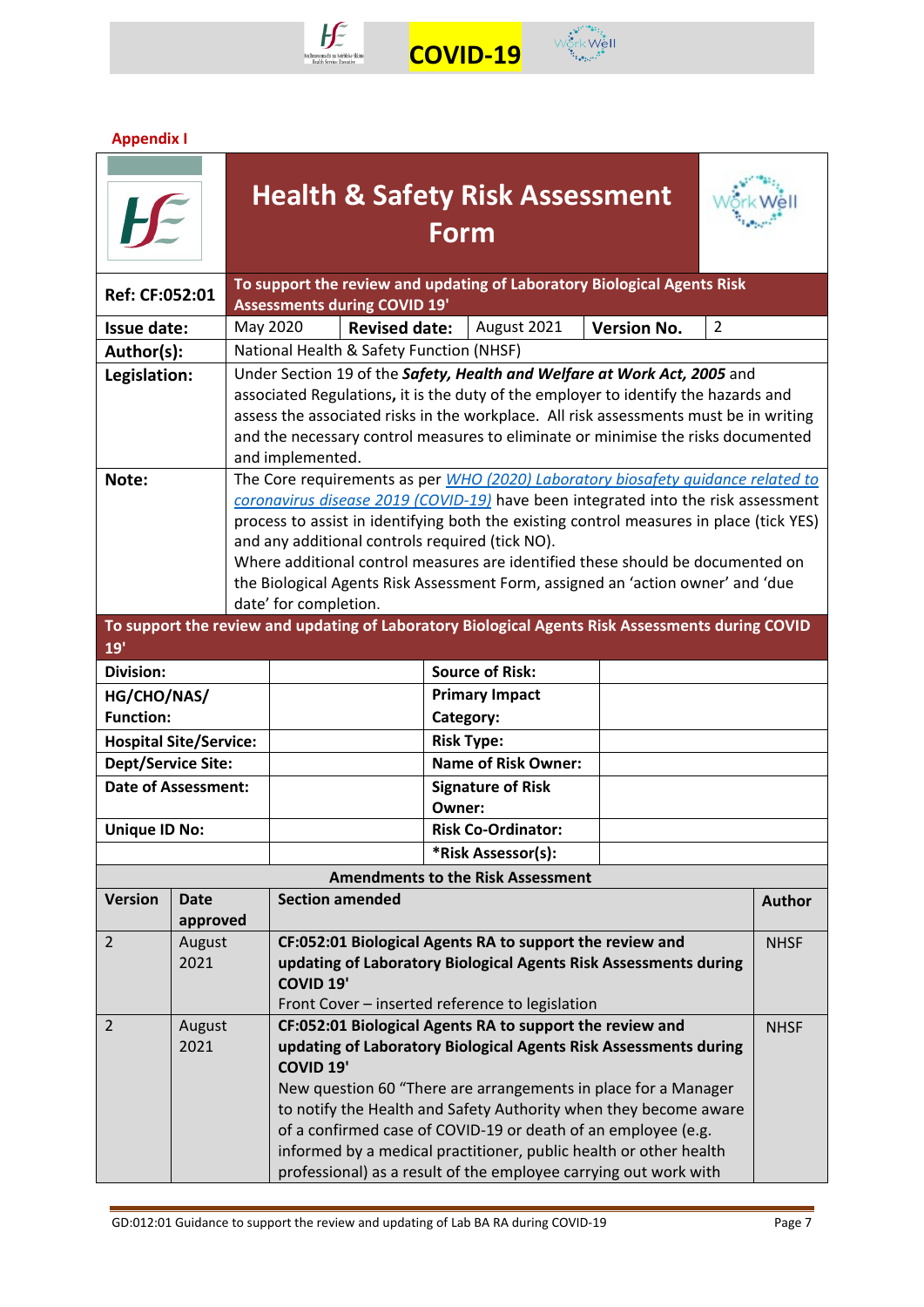



|  | the coronavirus (SARS-CoV-2)                              |  |
|--|-----------------------------------------------------------|--|
|  | https://www.hsa.ie/eng/topics/covid-                      |  |
|  | 19 coronavirus information and resources/covid-           |  |
|  | 19 guidance and advice/guidance and advice/covid 19 %E2%8 |  |
|  | 0%93 faqs and                                             |  |
|  | advice for employers and employees/reporting of covid-    |  |
|  | 19 cases.html"                                            |  |

| No.            | Hazard controls to be considered when carrying out your risk     | Yes | <b>No</b> | N/A | <b>Comment</b> |
|----------------|------------------------------------------------------------------|-----|-----------|-----|----------------|
|                | assessment                                                       |     |           |     |                |
|                | <b>Good microbiological practice and procedure (GMPP)</b>        |     |           |     |                |
| $\mathbf{1}$   | Never store food or drink, or personal items such as coats and   |     |           |     |                |
|                | bags in the laboratory. Activities such as eating, drinking,     |     |           |     |                |
|                | smoking and/or applying cosmetics are only to be performed       |     |           |     |                |
|                | outside the laboratory                                           |     |           |     |                |
| $\overline{2}$ | Never put materials such as pens, pencils or gum in the mouth    |     |           |     |                |
|                | while inside the laboratory, regardless of having gloved hands   |     |           |     |                |
|                | or not                                                           |     |           |     |                |
| 3              | Thoroughly wash hands preferably with warm running water         |     |           |     |                |
|                | and soap after handling any biological material, before leaving  |     |           |     |                |
|                | the laboratory, and any time contamination is known or           |     |           |     |                |
|                | suspected to be present on the hands                             |     |           |     |                |
| 4              | Ensure open flames or heat sources are never placed near         |     |           |     |                |
|                | flammable supplies and are never left unattended                 |     |           |     |                |
| 5              | Ensure that coverings are placed over any cuts or broken skin    |     |           |     |                |
|                | prior to entering the laboratory                                 |     |           |     |                |
| 6              | Ensure, prior to entry into the laboratory, that supplies of     |     |           |     |                |
|                | laboratory equipment and consumables, including reagents,        |     |           |     |                |
|                | PPE and disinfectants, are sufficient and appropriate for the    |     |           |     |                |
|                | activities being performed                                       |     |           |     |                |
| $\overline{7}$ | Ensure supplies are stored appropriately (that is, according to  |     |           |     |                |
|                | storage instructions) and safely, to reduce the chance of        |     |           |     |                |
|                | accidents and incidents such as spills, trips or falls for       |     |           |     |                |
|                | laboratory personnel                                             |     |           |     |                |
| 8              | Ensure proper labelling of all biological agents and chemical    |     |           |     |                |
|                | and radioactive material                                         |     |           |     |                |
| 9              | Protect written documents from contamination using barriers      |     |           |     |                |
|                | (such as plastic coverings), particularly those that may need to |     |           |     |                |
|                | be removed from the laboratory                                   |     |           |     |                |
| 10             | Ensure work is performed with care, in a timely manner and       |     |           |     |                |
|                | without rushing. Working when fatigued should be avoided         |     |           |     |                |
| 11             | Keep the work area tidy, clean and free of clutter and           |     |           |     |                |
|                | materials that are not necessary for the work being done         |     |           |     |                |
| 12             | Prohibit the use of earphones, which can distract personnel      |     |           |     |                |
|                | and prevent equipment or facility alarms from being heard        |     |           |     |                |
| 13             | Appropriately cover or remove any jewellery that could tear      |     |           |     |                |
|                | glove material, easily become contaminated or act as a fomite    |     |           |     |                |
|                | for infection. If worn regularly, cleaning and decontamination   |     |           |     |                |
|                | of the jewellery or spectacles should be considered              |     |           |     |                |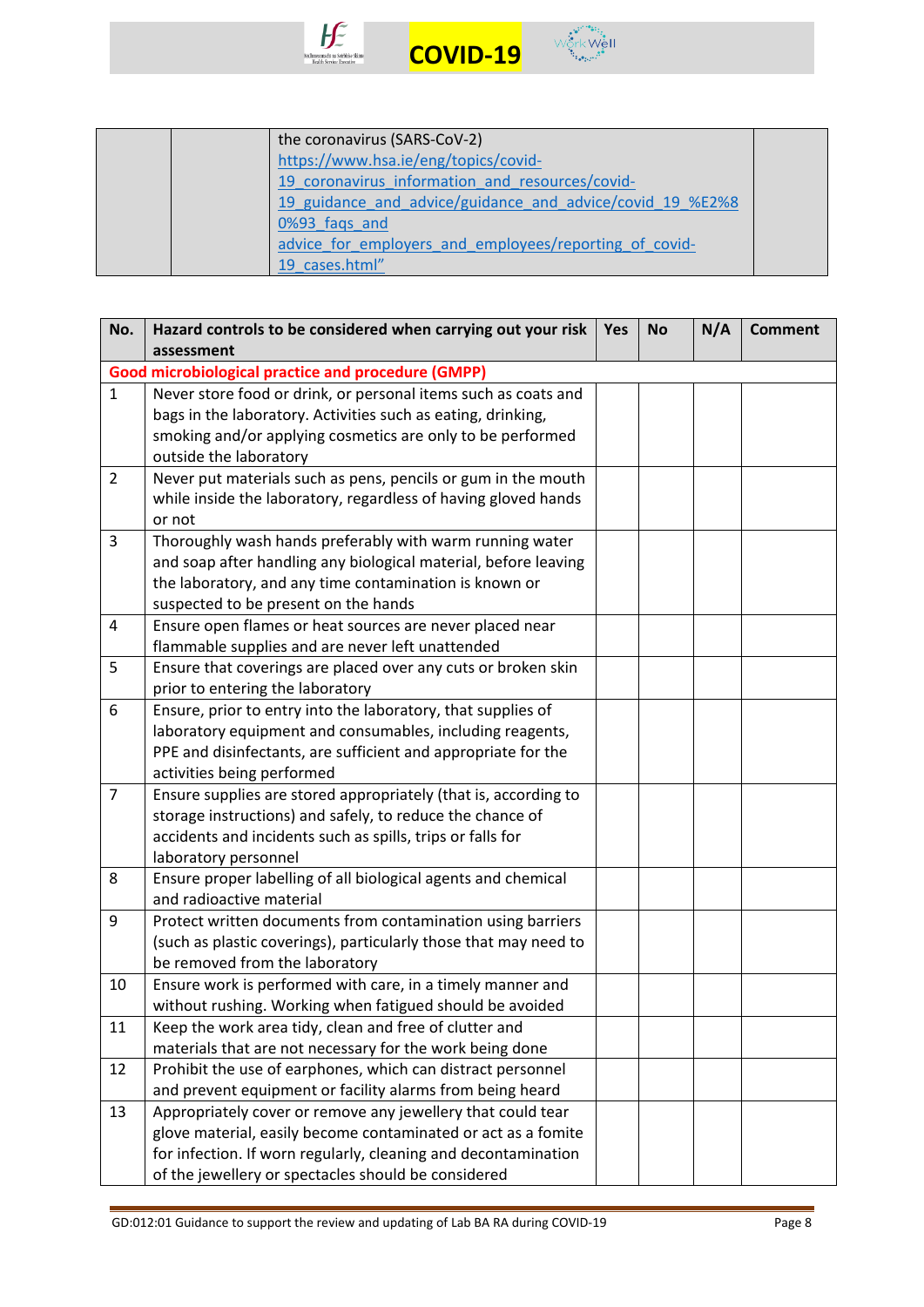



| No. | Hazard controls to be considered when carrying out your risk                                       | Yes | <b>No</b> | N/A | <b>Comment</b> |
|-----|----------------------------------------------------------------------------------------------------|-----|-----------|-----|----------------|
|     | assessment                                                                                         |     |           |     |                |
| 14  | Refrain from using mobile electronic devices (for example,                                         |     |           |     |                |
|     | mobile telephones, tablets, laptops, flash drives, memory                                          |     |           |     |                |
|     | sticks, cameras and/or other portable devices, including those                                     |     |           |     |                |
|     | used for DNA/RNA sequencing) when not specifically required                                        |     |           |     |                |
|     | for the laboratory procedures being performed                                                      |     |           |     |                |
| 15  | Keep mobile electronic devices in areas where they could not                                       |     |           |     |                |
|     | easily become contaminated or act as a fomite for infection.                                       |     |           |     |                |
|     | Where close proximity of such devices to biological agents is                                      |     |           |     |                |
|     | unavoidable, ensure they are either protected by a physical                                        |     |           |     |                |
|     | barrier or decontaminated before leaving the laboratory                                            |     |           |     |                |
|     | <b>Technical procedures</b>                                                                        |     |           |     |                |
| 16  | Avoid inhalation of biological agents. Use good techniques to                                      |     |           |     |                |
|     | minimize the formation of aerosols and droplets when                                               |     |           |     |                |
|     | manipulating specimens                                                                             |     |           |     |                |
| 17  | Avoid ingestion of biological agents and contact with the skin                                     |     |           |     |                |
|     | and eyes                                                                                           |     |           |     |                |
| 18  | Wear disposable gloves at all times when handling specimens                                        |     |           |     |                |
| 19  | Avoid contact of gloved hands with the face                                                        |     |           |     |                |
| 20  | Shield or otherwise protect the mouth, eyes and face during                                        |     |           |     |                |
|     | procedures where splashes may occur                                                                |     |           |     |                |
| 21  | Wherever possible, replace any glassware with plastic ware                                         |     |           |     |                |
| 22  | For work needing scissors, use scissors with blunt or rounded                                      |     |           |     |                |
|     | ends in preference to those with pointed ends                                                      |     |           |     |                |
| 23  | Handle all sharps, syringes and needles, if necessary, with care                                   |     |           |     |                |
|     | so as to prevent injury and injection of biological agents                                         |     |           |     |                |
| 24  | Use of ampoule openers for safe handling of ampoules                                               |     |           |     |                |
| 25  | Never re-cap, clip or remove needles from disposable syringes                                      |     |           |     |                |
| 26  | Dispose of any sharps materials (for example, needles,                                             |     |           |     |                |
|     | needles combined with syringes, blades, broken glass) in                                           |     |           |     |                |
|     | puncture- proof or puncture- resistant containers fitted with                                      |     |           |     |                |
|     | sealed covers                                                                                      |     |           |     |                |
| 27  | Preventing dispersal of biological agents:<br>Discard specimens and cultures for disposal in leak- |     |           |     |                |
|     | proof containers with the tops appropriately secured                                               |     |           |     |                |
|     | before disposal in dedicated waste containers                                                      |     |           |     |                |
|     | Consider opening tubes with disinfectant-soaked                                                    |     |           |     |                |
|     | pad/gauze                                                                                          |     |           |     |                |
|     | Decontaminate work surfaces with a suitable                                                        |     |           |     |                |
|     | disinfectant at the end of the work procedures and if                                              |     |           |     |                |
|     | any material is spilled or obviously contaminated                                                  |     |           |     |                |
|     | Ensure the disinfectant is efficacious against the                                                 |     |           |     |                |
|     | pathogen being handled and is left in contact with                                                 |     |           |     |                |
|     | infectious waste materials for sufficient time to effect                                           |     |           |     |                |
|     | complete inactivation                                                                              |     |           |     |                |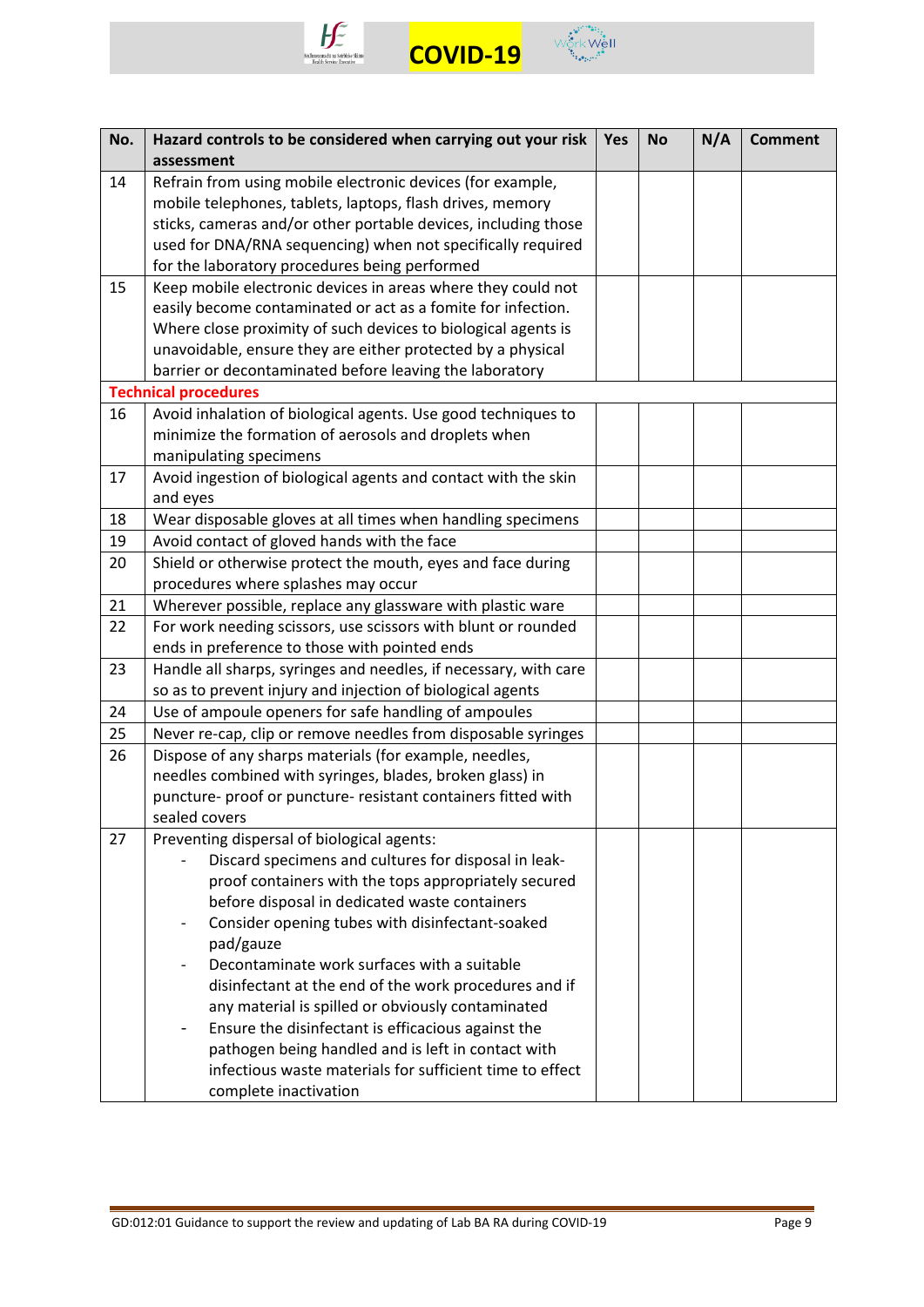



| No.                              | Hazard controls to be considered when carrying out your<br>risk assessment                                                                                                                                                                                                                                                                                                                                                                                                                                                                                                                                                                                                                                                                                                                                                                                                                                                                                                                                                                                                                                                                                                                                                                                                                                                                                                                                                                                                                                  | <b>Yes</b> | <b>No</b> | N/A | <b>Comment</b> |
|----------------------------------|-------------------------------------------------------------------------------------------------------------------------------------------------------------------------------------------------------------------------------------------------------------------------------------------------------------------------------------------------------------------------------------------------------------------------------------------------------------------------------------------------------------------------------------------------------------------------------------------------------------------------------------------------------------------------------------------------------------------------------------------------------------------------------------------------------------------------------------------------------------------------------------------------------------------------------------------------------------------------------------------------------------------------------------------------------------------------------------------------------------------------------------------------------------------------------------------------------------------------------------------------------------------------------------------------------------------------------------------------------------------------------------------------------------------------------------------------------------------------------------------------------------|------------|-----------|-----|----------------|
|                                  | <b>Personal competence and training</b>                                                                                                                                                                                                                                                                                                                                                                                                                                                                                                                                                                                                                                                                                                                                                                                                                                                                                                                                                                                                                                                                                                                                                                                                                                                                                                                                                                                                                                                                     |            |           |     |                |
|                                  | <b>General familiarisation and awareness training</b>                                                                                                                                                                                                                                                                                                                                                                                                                                                                                                                                                                                                                                                                                                                                                                                                                                                                                                                                                                                                                                                                                                                                                                                                                                                                                                                                                                                                                                                       |            |           |     |                |
| 28                               | General training should include an introduction to laboratory                                                                                                                                                                                                                                                                                                                                                                                                                                                                                                                                                                                                                                                                                                                                                                                                                                                                                                                                                                                                                                                                                                                                                                                                                                                                                                                                                                                                                                               |            |           |     |                |
|                                  | layout, codes of practice, local guidelines, safety manuals,                                                                                                                                                                                                                                                                                                                                                                                                                                                                                                                                                                                                                                                                                                                                                                                                                                                                                                                                                                                                                                                                                                                                                                                                                                                                                                                                                                                                                                                |            |           |     |                |
|                                  | risk assessments, legislative requirements and emergency                                                                                                                                                                                                                                                                                                                                                                                                                                                                                                                                                                                                                                                                                                                                                                                                                                                                                                                                                                                                                                                                                                                                                                                                                                                                                                                                                                                                                                                    |            |           |     |                |
|                                  | response procedures                                                                                                                                                                                                                                                                                                                                                                                                                                                                                                                                                                                                                                                                                                                                                                                                                                                                                                                                                                                                                                                                                                                                                                                                                                                                                                                                                                                                                                                                                         |            |           |     |                |
|                                  | Job specific training                                                                                                                                                                                                                                                                                                                                                                                                                                                                                                                                                                                                                                                                                                                                                                                                                                                                                                                                                                                                                                                                                                                                                                                                                                                                                                                                                                                                                                                                                       |            |           |     |                |
| 29                               | Training requirements may vary depending on the job                                                                                                                                                                                                                                                                                                                                                                                                                                                                                                                                                                                                                                                                                                                                                                                                                                                                                                                                                                                                                                                                                                                                                                                                                                                                                                                                                                                                                                                         |            |           |     |                |
|                                  | functions                                                                                                                                                                                                                                                                                                                                                                                                                                                                                                                                                                                                                                                                                                                                                                                                                                                                                                                                                                                                                                                                                                                                                                                                                                                                                                                                                                                                                                                                                                   |            |           |     |                |
| 30                               | In general, all personnel involved in the handling of                                                                                                                                                                                                                                                                                                                                                                                                                                                                                                                                                                                                                                                                                                                                                                                                                                                                                                                                                                                                                                                                                                                                                                                                                                                                                                                                                                                                                                                       |            |           |     |                |
|                                  | biological agents must be trained on GMPP                                                                                                                                                                                                                                                                                                                                                                                                                                                                                                                                                                                                                                                                                                                                                                                                                                                                                                                                                                                                                                                                                                                                                                                                                                                                                                                                                                                                                                                                   |            |           |     |                |
| 31                               | Competency and proficiency assessment must be used and                                                                                                                                                                                                                                                                                                                                                                                                                                                                                                                                                                                                                                                                                                                                                                                                                                                                                                                                                                                                                                                                                                                                                                                                                                                                                                                                                                                                                                                      |            |           |     |                |
|                                  | verified before working independently, followed by regular                                                                                                                                                                                                                                                                                                                                                                                                                                                                                                                                                                                                                                                                                                                                                                                                                                                                                                                                                                                                                                                                                                                                                                                                                                                                                                                                                                                                                                                  |            |           |     |                |
|                                  | review and refresher training                                                                                                                                                                                                                                                                                                                                                                                                                                                                                                                                                                                                                                                                                                                                                                                                                                                                                                                                                                                                                                                                                                                                                                                                                                                                                                                                                                                                                                                                               |            |           |     |                |
| 32                               | Relevant information such as new procedures must be                                                                                                                                                                                                                                                                                                                                                                                                                                                                                                                                                                                                                                                                                                                                                                                                                                                                                                                                                                                                                                                                                                                                                                                                                                                                                                                                                                                                                                                         |            |           |     |                |
|                                  | updated and communicated to applicable personnel                                                                                                                                                                                                                                                                                                                                                                                                                                                                                                                                                                                                                                                                                                                                                                                                                                                                                                                                                                                                                                                                                                                                                                                                                                                                                                                                                                                                                                                            |            |           |     |                |
|                                  |                                                                                                                                                                                                                                                                                                                                                                                                                                                                                                                                                                                                                                                                                                                                                                                                                                                                                                                                                                                                                                                                                                                                                                                                                                                                                                                                                                                                                                                                                                             |            |           |     |                |
| 33                               |                                                                                                                                                                                                                                                                                                                                                                                                                                                                                                                                                                                                                                                                                                                                                                                                                                                                                                                                                                                                                                                                                                                                                                                                                                                                                                                                                                                                                                                                                                             |            |           |     |                |
|                                  |                                                                                                                                                                                                                                                                                                                                                                                                                                                                                                                                                                                                                                                                                                                                                                                                                                                                                                                                                                                                                                                                                                                                                                                                                                                                                                                                                                                                                                                                                                             |            |           |     |                |
|                                  |                                                                                                                                                                                                                                                                                                                                                                                                                                                                                                                                                                                                                                                                                                                                                                                                                                                                                                                                                                                                                                                                                                                                                                                                                                                                                                                                                                                                                                                                                                             |            |           |     |                |
|                                  |                                                                                                                                                                                                                                                                                                                                                                                                                                                                                                                                                                                                                                                                                                                                                                                                                                                                                                                                                                                                                                                                                                                                                                                                                                                                                                                                                                                                                                                                                                             |            |           |     |                |
|                                  |                                                                                                                                                                                                                                                                                                                                                                                                                                                                                                                                                                                                                                                                                                                                                                                                                                                                                                                                                                                                                                                                                                                                                                                                                                                                                                                                                                                                                                                                                                             |            |           |     |                |
|                                  |                                                                                                                                                                                                                                                                                                                                                                                                                                                                                                                                                                                                                                                                                                                                                                                                                                                                                                                                                                                                                                                                                                                                                                                                                                                                                                                                                                                                                                                                                                             |            |           |     |                |
|                                  |                                                                                                                                                                                                                                                                                                                                                                                                                                                                                                                                                                                                                                                                                                                                                                                                                                                                                                                                                                                                                                                                                                                                                                                                                                                                                                                                                                                                                                                                                                             |            |           |     |                |
|                                  |                                                                                                                                                                                                                                                                                                                                                                                                                                                                                                                                                                                                                                                                                                                                                                                                                                                                                                                                                                                                                                                                                                                                                                                                                                                                                                                                                                                                                                                                                                             |            |           |     |                |
|                                  |                                                                                                                                                                                                                                                                                                                                                                                                                                                                                                                                                                                                                                                                                                                                                                                                                                                                                                                                                                                                                                                                                                                                                                                                                                                                                                                                                                                                                                                                                                             |            |           |     |                |
|                                  |                                                                                                                                                                                                                                                                                                                                                                                                                                                                                                                                                                                                                                                                                                                                                                                                                                                                                                                                                                                                                                                                                                                                                                                                                                                                                                                                                                                                                                                                                                             |            |           |     |                |
|                                  |                                                                                                                                                                                                                                                                                                                                                                                                                                                                                                                                                                                                                                                                                                                                                                                                                                                                                                                                                                                                                                                                                                                                                                                                                                                                                                                                                                                                                                                                                                             |            |           |     |                |
|                                  |                                                                                                                                                                                                                                                                                                                                                                                                                                                                                                                                                                                                                                                                                                                                                                                                                                                                                                                                                                                                                                                                                                                                                                                                                                                                                                                                                                                                                                                                                                             |            |           |     |                |
|                                  |                                                                                                                                                                                                                                                                                                                                                                                                                                                                                                                                                                                                                                                                                                                                                                                                                                                                                                                                                                                                                                                                                                                                                                                                                                                                                                                                                                                                                                                                                                             |            |           |     |                |
|                                  |                                                                                                                                                                                                                                                                                                                                                                                                                                                                                                                                                                                                                                                                                                                                                                                                                                                                                                                                                                                                                                                                                                                                                                                                                                                                                                                                                                                                                                                                                                             |            |           |     |                |
|                                  |                                                                                                                                                                                                                                                                                                                                                                                                                                                                                                                                                                                                                                                                                                                                                                                                                                                                                                                                                                                                                                                                                                                                                                                                                                                                                                                                                                                                                                                                                                             |            |           |     |                |
|                                  |                                                                                                                                                                                                                                                                                                                                                                                                                                                                                                                                                                                                                                                                                                                                                                                                                                                                                                                                                                                                                                                                                                                                                                                                                                                                                                                                                                                                                                                                                                             |            |           |     |                |
|                                  |                                                                                                                                                                                                                                                                                                                                                                                                                                                                                                                                                                                                                                                                                                                                                                                                                                                                                                                                                                                                                                                                                                                                                                                                                                                                                                                                                                                                                                                                                                             |            |           |     |                |
|                                  |                                                                                                                                                                                                                                                                                                                                                                                                                                                                                                                                                                                                                                                                                                                                                                                                                                                                                                                                                                                                                                                                                                                                                                                                                                                                                                                                                                                                                                                                                                             |            |           |     |                |
|                                  |                                                                                                                                                                                                                                                                                                                                                                                                                                                                                                                                                                                                                                                                                                                                                                                                                                                                                                                                                                                                                                                                                                                                                                                                                                                                                                                                                                                                                                                                                                             |            |           |     |                |
|                                  |                                                                                                                                                                                                                                                                                                                                                                                                                                                                                                                                                                                                                                                                                                                                                                                                                                                                                                                                                                                                                                                                                                                                                                                                                                                                                                                                                                                                                                                                                                             |            |           |     |                |
|                                  |                                                                                                                                                                                                                                                                                                                                                                                                                                                                                                                                                                                                                                                                                                                                                                                                                                                                                                                                                                                                                                                                                                                                                                                                                                                                                                                                                                                                                                                                                                             |            |           |     |                |
|                                  |                                                                                                                                                                                                                                                                                                                                                                                                                                                                                                                                                                                                                                                                                                                                                                                                                                                                                                                                                                                                                                                                                                                                                                                                                                                                                                                                                                                                                                                                                                             |            |           |     |                |
|                                  |                                                                                                                                                                                                                                                                                                                                                                                                                                                                                                                                                                                                                                                                                                                                                                                                                                                                                                                                                                                                                                                                                                                                                                                                                                                                                                                                                                                                                                                                                                             |            |           |     |                |
|                                  |                                                                                                                                                                                                                                                                                                                                                                                                                                                                                                                                                                                                                                                                                                                                                                                                                                                                                                                                                                                                                                                                                                                                                                                                                                                                                                                                                                                                                                                                                                             |            |           |     |                |
|                                  |                                                                                                                                                                                                                                                                                                                                                                                                                                                                                                                                                                                                                                                                                                                                                                                                                                                                                                                                                                                                                                                                                                                                                                                                                                                                                                                                                                                                                                                                                                             |            |           |     |                |
| 34<br>35<br>36<br>37<br>38<br>39 | <b>Safety and Security Training</b><br>All personnel must be aware of hazards present in the<br>laboratory and their associated risks; safe working<br>procedures; security measures; and emergency<br>preparedness and response<br><b>Facility Design</b><br>Ample space and a designated hand-washing basin must be<br>provided, with appropriate restriction to access<br>Doors must be appropriately labelled, and laboratory walls,<br>floors and furniture must be smooth, easy to clean,<br>impermeable to liquids and resistant to the chemicals and<br>disinfectants normally used in the laboratory<br>Laboratory ventilation, where provided (including<br>heating/cooling systems and especially fans/local cooling<br>split-system air-conditioning units- specifically when<br>retrofitted) should ensure airflows do not compromise safe<br>working. Consideration must be made of resultant airflow<br>speeds and directions, and turbulent airflows should be<br>avoided; this applies also to natural ventilation<br>Laboratory space and facilities must be adequate and<br>appropriate for safe handling and storage of infectious and<br>other hazardous materials, such as chemicals and solvents<br>Facilities for eating and drinking must be provided outside<br>the laboratory, and first-aid-facilities must be accessible<br>Appropriate methods for decontamination of waste, for<br>example disinfectants and autoclaves, must be available in<br>proximity to the laboratory |            |           |     |                |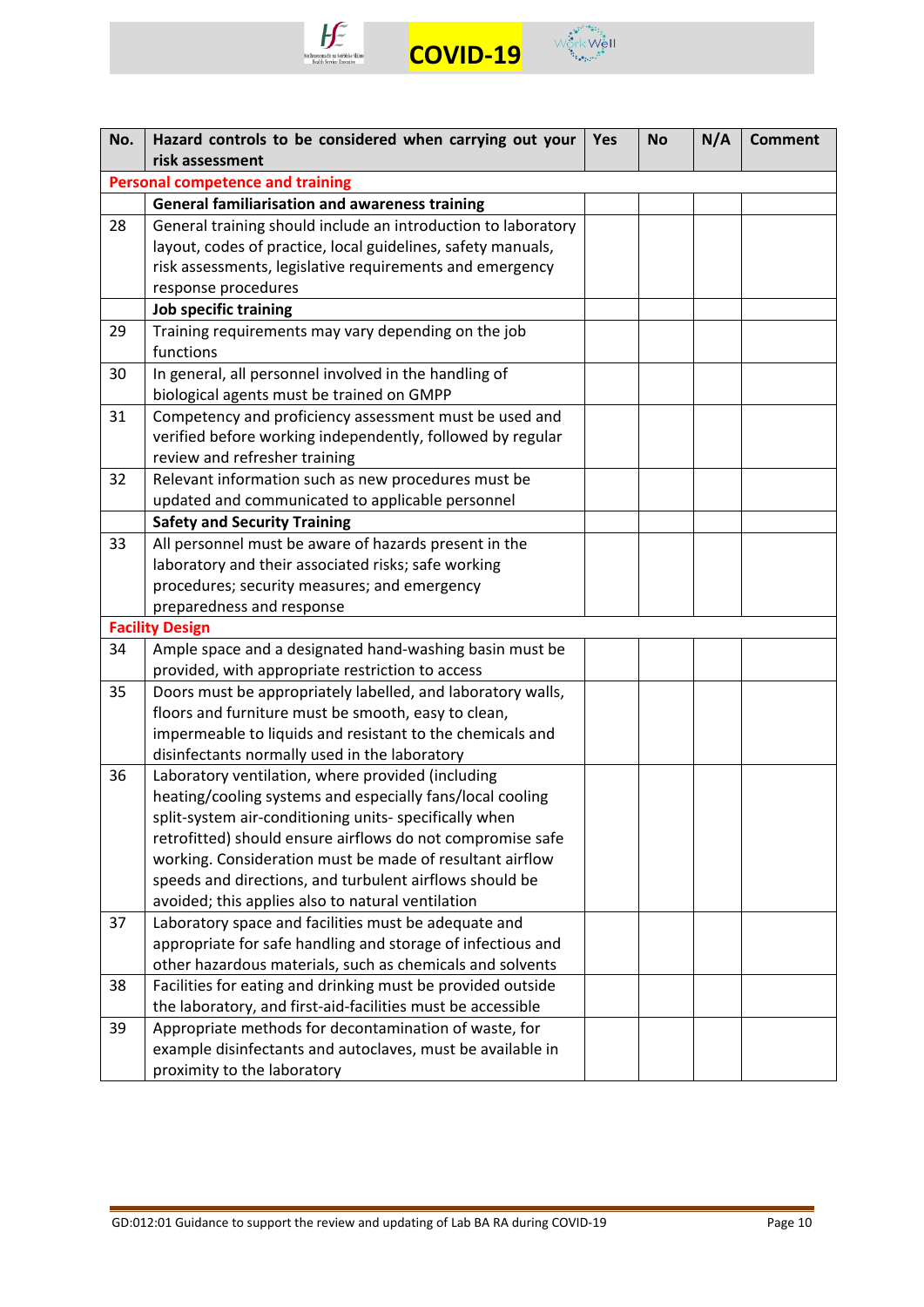



| No. | Hazard controls to be considered when carrying out your        | Yes | <b>No</b> | N/A | <b>Comment</b> |
|-----|----------------------------------------------------------------|-----|-----------|-----|----------------|
|     | risk assessment                                                |     |           |     |                |
| 40  | The management of waste must be considered in the              |     |           |     |                |
|     | laboratory design. Safety systems must cover fire, electrical  |     |           |     |                |
|     | emergencies and emergency/incident response facilities,        |     |           |     |                |
|     | based on risk assessment                                       |     |           |     |                |
| 41  | There must be a reliable and adequate electricity supply and   |     |           |     |                |
|     | lighting to permit safe exit                                   |     |           |     |                |
| 42  | Emergency situations must be considered in the design, as      |     |           |     |                |
|     | indicated in the local risk assessment, and should include the |     |           |     |                |
|     | geographical/meteorological context                            |     |           |     |                |
|     | <b>Specimen receipt and storage</b>                            |     |           |     |                |
| 43  | A specimen received by the laboratory must be                  |     |           |     |                |
|     | accompanied by sufficient information to identify what it is,  |     |           |     |                |
|     | when and where it was taken or prepared, and which tests       |     |           |     |                |
|     | and/or procedures (if any) are to be performed                 |     |           |     |                |
| 44  | Consider unpacking the items in the Biological Safety          |     |           |     |                |
|     | Cabinet (BSC). Personnel unpacking and receiving specimens     |     |           |     |                |
|     | must be adequately trained in awareness of the hazards         |     |           |     |                |
|     | involved; how to adopt necessary precautions according to      |     |           |     |                |
|     | GMPP described earlier, how to handle broken or leaking        |     |           |     |                |
|     | containers, and how to handle spills and use disinfectants to  |     |           |     |                |
|     | manage any contamination                                       |     |           |     |                |
| 45  | Specimens must be stored in containers with adequate           |     |           |     |                |
|     | strength, integrity and volume to contain the specimen,        |     |           |     |                |
|     | leakproof when the cap or stopper is correctly applied; made   |     |           |     |                |
|     | of plastic whenever possible; free of any biological material  |     |           |     |                |
|     | on the outside of the packaging; correctly labelled, marked    |     |           |     |                |
|     | and recorded to facilitate identification; and made of an      |     |           |     |                |
|     | appropriate material for the type of storage required          |     |           |     |                |
| 46  | Inactivation methods must be appropriately validated           |     |           |     |                |
|     | whenever an inactivation step is used, before transferring     |     |           |     |                |
|     | the specimens to other areas for further manipulation, such    |     |           |     |                |
|     | as PCR analysis                                                |     |           |     |                |
|     | <b>Decontamination and waste management</b>                    |     |           |     |                |
| 47  | Any surface or material known to be, or potentially be,        |     |           |     |                |
|     | contaminated by biological agents during laboratory            |     |           |     |                |
|     | operations must be correctly disinfected to control            |     |           |     |                |
|     | infectious risks                                               |     |           |     |                |
| 48  | Proper processes for the identification and segregation of     |     |           |     |                |
|     | contaminated materials must be adopted before                  |     |           |     |                |
|     | decontamination and/or disposal                                |     |           |     |                |
| 49  | Where decontamination cannot be performed in the               |     |           |     |                |
|     | laboratory area or onsite, the contaminated waste must be      |     |           |     |                |
|     | packaged in an approved (that is, leakproof) manner, for the   |     |           |     |                |
|     | transfer to another facility with decontamination capacity     |     |           |     |                |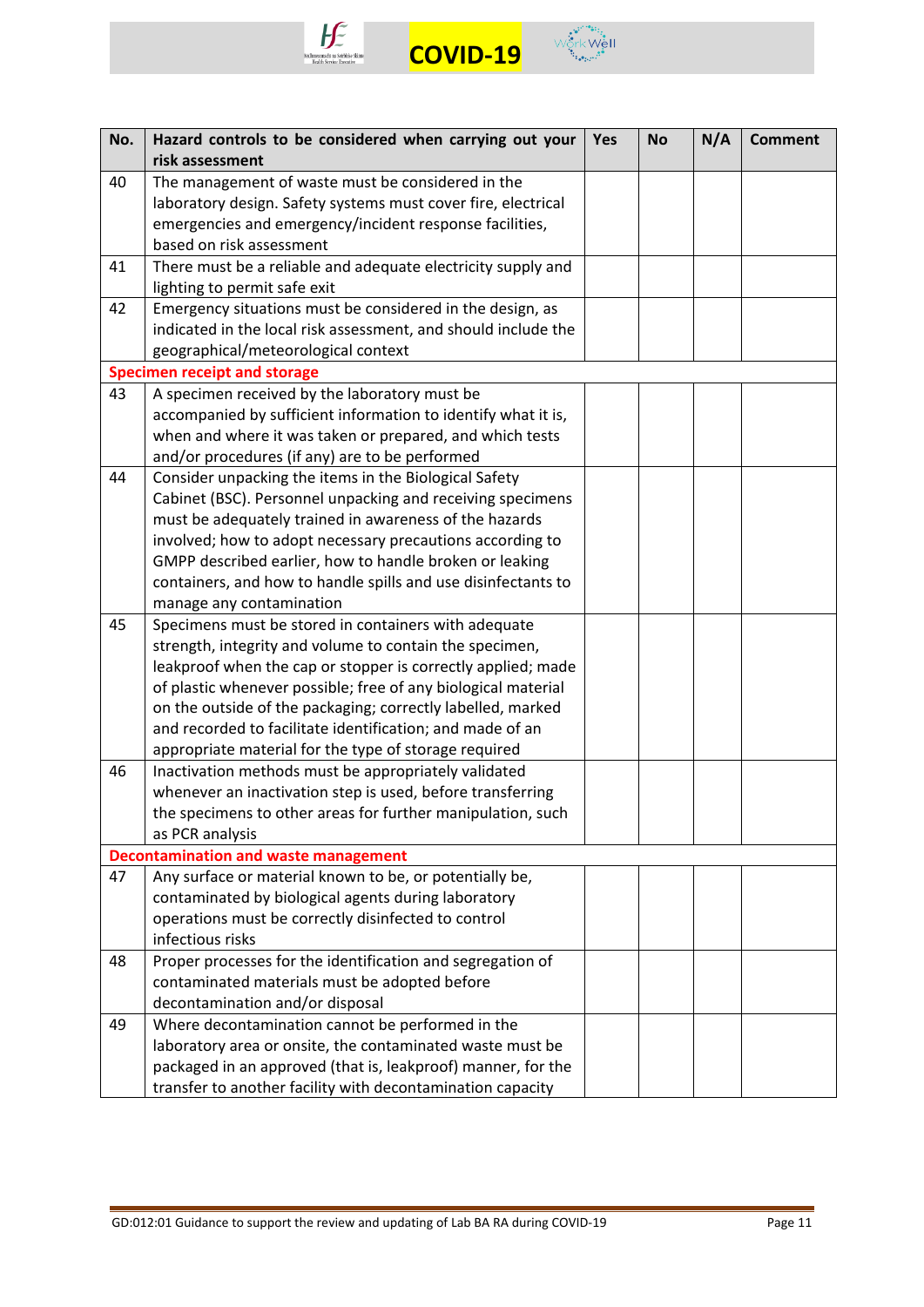



| No. | Hazard controls to be considered when carrying out your                                            | Yes | <b>No</b> | N/A | <b>Comment</b> |
|-----|----------------------------------------------------------------------------------------------------|-----|-----------|-----|----------------|
|     | risk assessment                                                                                    |     |           |     |                |
|     | <b>Personal Protective Equipment (PPE)</b>                                                         |     |           |     |                |
| 50  | Laboratory coats must be used in laboratories to prevent                                           |     |           |     |                |
|     | personal clothing from getting splashed or contaminated by                                         |     |           |     |                |
|     | biological agents. Laboratory coats must have long sleeves,                                        |     |           |     |                |
|     | preferably with elasticated or fitted cuffs, and must be worn                                      |     |           |     |                |
|     | closed. Sleeves should never be rolled up. Coats must be                                           |     |           |     |                |
|     | long enough to cover the knees, but not trail on the floor.                                        |     |           |     |                |
|     | They should be fastened when worn in the laboratory.                                               |     |           |     |                |
|     | Where possible, the fabric of the laboratory coat should be                                        |     |           |     |                |
|     | splash-resistant and overlap to provide a solid front.                                             |     |           |     |                |
|     | Laboratory coats must only be worn in designated areas.                                            |     |           |     |                |
|     | When not in use, they should be stored appropriately; they                                         |     |           |     |                |
|     | should not be hung on top of other laboratory coats, or in<br>lockers or hooks with personal items |     |           |     |                |
| 51  | Appropriate disposable gloves must be worn for all                                                 |     |           |     |                |
|     | procedures that may involve planned or inadvertent contact                                         |     |           |     |                |
|     | with blood, body fluids or other potentially infectious                                            |     |           |     |                |
|     | materials. They must not be disinfected or reused, as                                              |     |           |     |                |
|     | exposure to disinfectants and prolonged wear will reduce                                           |     |           |     |                |
|     | the integrity of the glove and decrease protection to the                                          |     |           |     |                |
|     | user. Gloves should always be inspected before use, to check                                       |     |           |     |                |
|     | they are intact                                                                                    |     |           |     |                |
| 52  | Safety glasses, safety goggles, face shields (visors) or other                                     |     |           |     |                |
|     | protective devices must be worn whenever it is necessary to                                        |     |           |     |                |
|     | protect the eyes and face from splashes, impacting objects                                         |     |           |     |                |
|     | or artificial ultraviolet radiation. Eye protection can be                                         |     |           |     |                |
|     | reused, but must be regularly cleaned after every use. If                                          |     |           |     |                |
|     | splashed, it must be decontaminated with an appropriate                                            |     |           |     |                |
|     | disinfectant                                                                                       |     |           |     |                |
| 53  | Footwear must be worn in the laboratory and must be of a                                           |     |           |     |                |
|     | design that minimizes slips and trips and can reduce the                                           |     |           |     |                |
|     | likelihood of injury from falling objects and exposure to                                          |     |           |     |                |
|     | biological agents                                                                                  |     |           |     |                |
| 54  | Respiratory protection is generally not a part of the core                                         |     |           |     |                |
|     | requirements. In this particular context, however, a local risk                                    |     |           |     |                |
|     | assessment should be conducted to determine whether the                                            |     |           |     |                |
|     | use of respiratory protection is needed, especially when                                           |     |           |     |                |
|     | procedures that may create aerosols and droplets will be                                           |     |           |     |                |
|     | performed outside the BSC, for example, centrifugation,                                            |     |           |     |                |
|     | handling leaking samples and procedures that can cause                                             |     |           |     |                |
|     | splashes (for example, loading and unloading of sealed                                             |     |           |     |                |
|     | centrifuge cups, grinding, blending, vigorous shaking or                                           |     |           |     |                |
|     | mixing, sonic disruption, opening of containers of infectious                                      |     |           |     |                |
|     | materials whose internal pressure may be different from the                                        |     |           |     |                |
|     | ambient pressure)                                                                                  |     |           |     |                |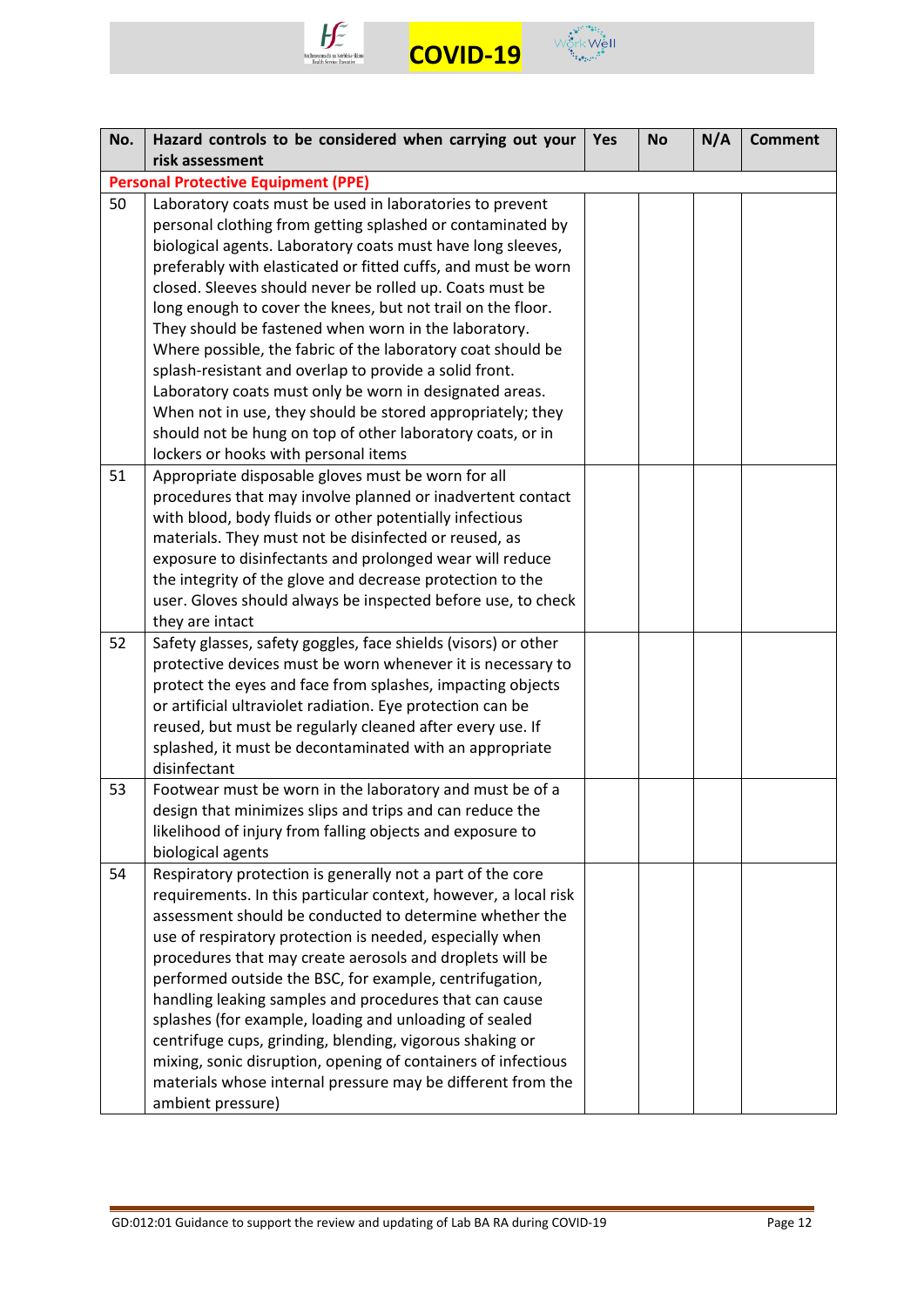



| No. | Hazard controls to be considered when carrying out your        | <b>Yes</b> | <b>No</b> | N/A | <b>Comment</b> |
|-----|----------------------------------------------------------------|------------|-----------|-----|----------------|
|     | risk assessment                                                |            |           |     |                |
|     | <b>Laboratory equipment</b>                                    |            |           |     |                |
| 55  | When used effectively together with GMPP, the safe use of      |            |           |     |                |
|     | laboratory equipment will help to minimize the likelihood of   |            |           |     |                |
|     | exposure of personnel when handling or manipulating            |            |           |     |                |
|     | biological agents                                              |            |           |     |                |
| 56  | For equipment to effectively reduce risks, laboratory          |            |           |     |                |
|     | management must make sure sufficient space is provided for     |            |           |     |                |
|     | its use. An appropriate budget must be available for the       |            |           |     |                |
|     | equipment's operation and maintenance, including               |            |           |     |                |
|     | equipment incorporated into the facility design, which         |            |           |     |                |
|     | should be accompanied by specifications that outline its       |            |           |     |                |
|     | safety features. All personnel operating or maintaining a      |            |           |     |                |
|     | piece of equipment must be properly trained and be able to     |            |           |     |                |
|     | demonstrate proficiency                                        |            |           |     |                |
|     | <b>Emergency/Incident Response</b>                             |            |           |     |                |
| 57  | Even when carrying out low-risk work and following all core    |            |           |     |                |
|     | requirements for biosafety, incidents can still occur. To      |            |           |     |                |
|     | reduce the likelihood of exposure to/release of a biological   |            |           |     |                |
|     | agent, or to reduce the consequences of such incidents, a      |            |           |     |                |
|     | contingency plan must be developed that provides specific      |            |           |     |                |
|     | standard operating procedures (SOPs) to be followed in         |            |           |     |                |
|     | possible emergency scenarios that apply to the work and        |            |           |     |                |
|     | local environment. Personnel must be trained on these          |            |           |     |                |
|     | procedures and have periodic refresher training in order to    |            |           |     |                |
|     | maintain competency                                            |            |           |     |                |
| 58  | First-aid kits, including medical supplies such as bottled eye |            |           |     |                |
|     | washes and bandages, must be available and easily              |            |           |     |                |
|     | accessible to personnel. These must be checked routinely to    |            |           |     |                |
|     | make sure products are within their use-by dates and are in    |            |           |     |                |
|     | sufficient supply                                              |            |           |     |                |
| 59  | There is a system in place for managing and reporting          |            |           |     |                |
|     | incidents of COVID-19 in line with Interim Guidance for        |            |           |     |                |
|     | Coronavirus - Healthcare Worker Management by                  |            |           |     |                |
|     | <b>Occupational Health and the HSE Incident Management</b>     |            |           |     |                |
|     | Framework                                                      |            |           |     |                |
| 60  | There are arrangements in place for a Manager to notify the    |            |           |     |                |
|     | Health and Safety Authority when they become aware of a        |            |           |     |                |
|     | confirmed case of COVID-19 or death of an employee (e.g.       |            |           |     |                |
|     | informed by a medical practitioner, public health or other     |            |           |     |                |
|     | health professional) as a result of the employee carrying out  |            |           |     |                |
|     | work with the coronavirus (SARS-CoV-2)                         |            |           |     |                |
|     | https://www.hsa.ie/eng/topics/covid-                           |            |           |     |                |
|     | 19 coronavirus information and resources/covid-                |            |           |     |                |
|     | 19 guidance and advice/guidance and advice/covid 19 %          |            |           |     |                |
|     | E2%80%93_faqs_and                                              |            |           |     |                |
|     | advice for employers and employees/reporting of covid-         |            |           |     |                |
|     | 19 cases.html                                                  |            |           |     |                |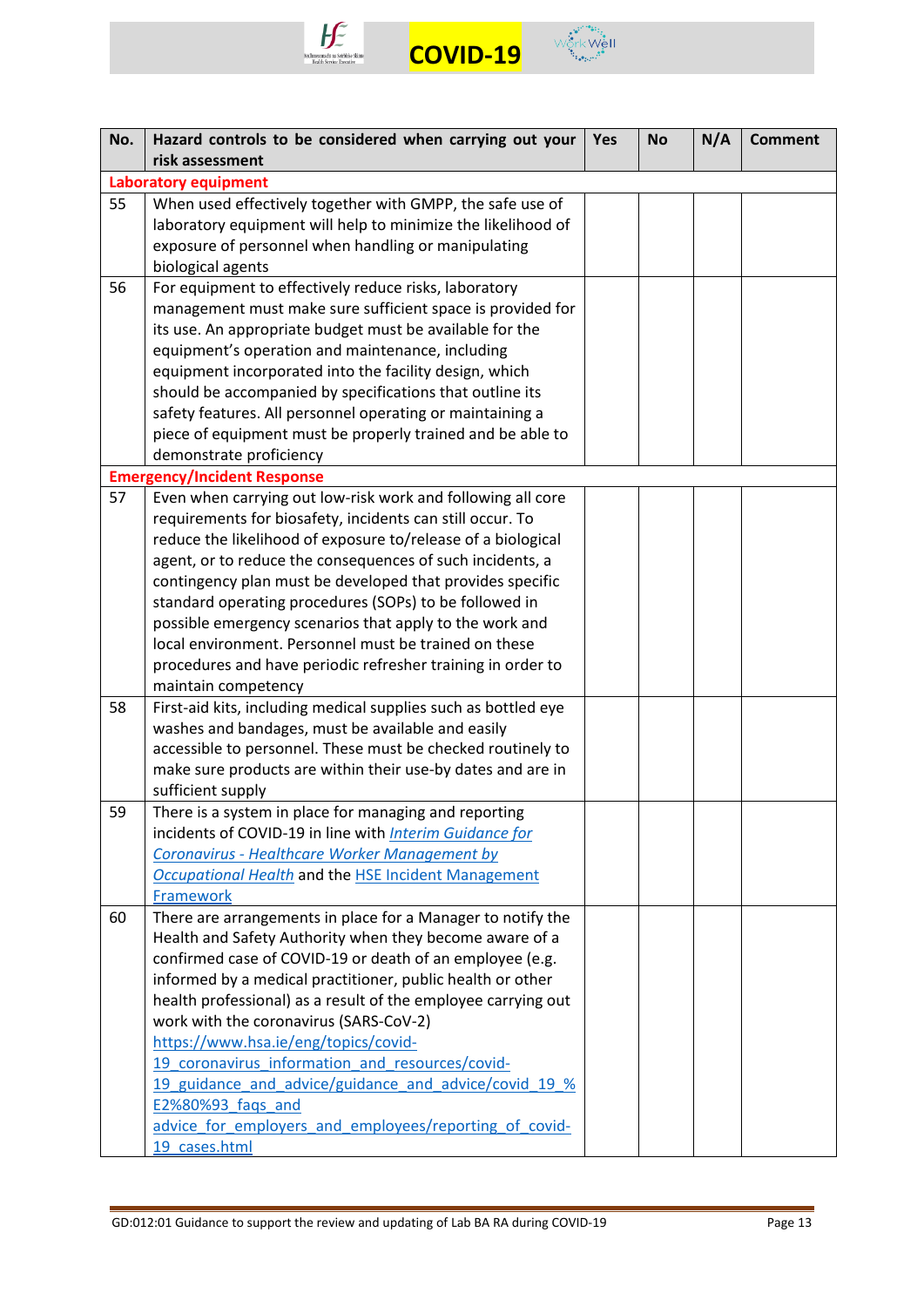



| No. | Hazard controls to be considered when carrying out your          | <b>Yes</b> | <b>No</b> | N/A | Comment |
|-----|------------------------------------------------------------------|------------|-----------|-----|---------|
|     | risk assessment                                                  |            |           |     |         |
|     | <b>Emergency/Incident Response</b>                               |            |           |     |         |
| 61  | Spill kits, including disinfectant, must be easily accessible to |            |           |     |         |
|     | personnel. Depending on the size, location, concentration        |            |           |     |         |
|     | and/or volume of the spill, different protocols may be           |            |           |     |         |
|     | necessary. Written procedures for cleaning and                   |            |           |     |         |
|     | decontaminating spills must be developed for the laboratory      |            |           |     |         |
|     | and followed by suitably trained personnel                       |            |           |     |         |
|     | <b>Occupational Health</b>                                       |            |           |     |         |
| 62  | Access to Occupational Health Service regarding the              |            |           |     |         |
|     | provision of medical advice on COVID 19 related issues           |            |           |     |         |

| Use the columns below to document any local existing control measures not referenced above |  |  |  |  |  |
|--------------------------------------------------------------------------------------------|--|--|--|--|--|
| No.                                                                                        |  |  |  |  |  |
|                                                                                            |  |  |  |  |  |
|                                                                                            |  |  |  |  |  |
|                                                                                            |  |  |  |  |  |
|                                                                                            |  |  |  |  |  |